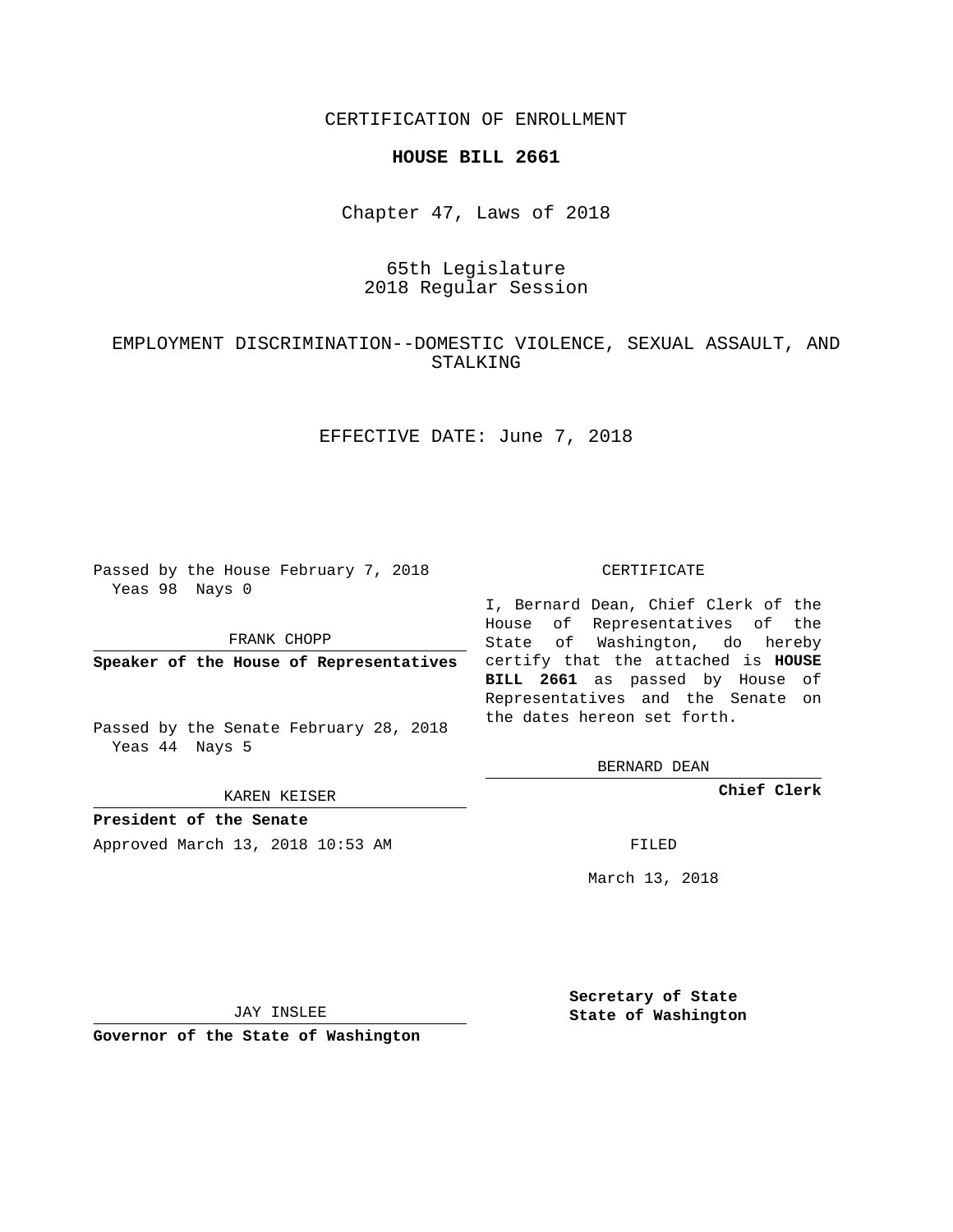## **HOUSE BILL 2661**

Passed Legislature - 2018 Regular Session

## **State of Washington 65th Legislature 2018 Regular Session**

**By** Representatives Doglio, Appleton, Orwall, Gregerson, Frame, Sells, Jinkins, Wylie, Macri, Tarleton, Hudgins, McBride, Pollet, Goodman, Santos, and Stanford

Read first time 01/11/18. Referred to Committee on Labor & Workplace Standards.

 AN ACT Relating to protecting survivors of domestic violence, sexual assault, and stalking from employment discrimination; amending RCW 49.76.010, 49.76.040, 49.76.060, 49.76.100, and 49.76.120; and 4 adding a new section to chapter 49.76 RCW.

5 BE IT ENACTED BY THE LEGISLATURE OF THE STATE OF WASHINGTON:

6 **Sec. 1.** RCW 49.76.010 and 2008 c 286 s 1 are each amended to 7 read as follows:

 (1) It is in the public interest to reduce domestic violence, sexual assault, and stalking by enabling victims to maintain the financial independence necessary to leave abusive situations, achieve safety, and minimize physical and emotional injuries, and to reduce the devastating economic consequences of domestic violence, sexual assault, and stalking to employers and employees. Victims of domestic violence, sexual assault, and stalking should be able to recover from and cope with the effects of such violence and participate in criminal and civil justice processes without fear of adverse economic 17 consequences. Victims of domestic violence, sexual assault, or stalking should also be able to seek and maintain employment without fear that they will face discrimination.

20 (2) One of the best predictors of whether a victim of domestic 21 violence, sexual assault, or stalking will be able to stay away from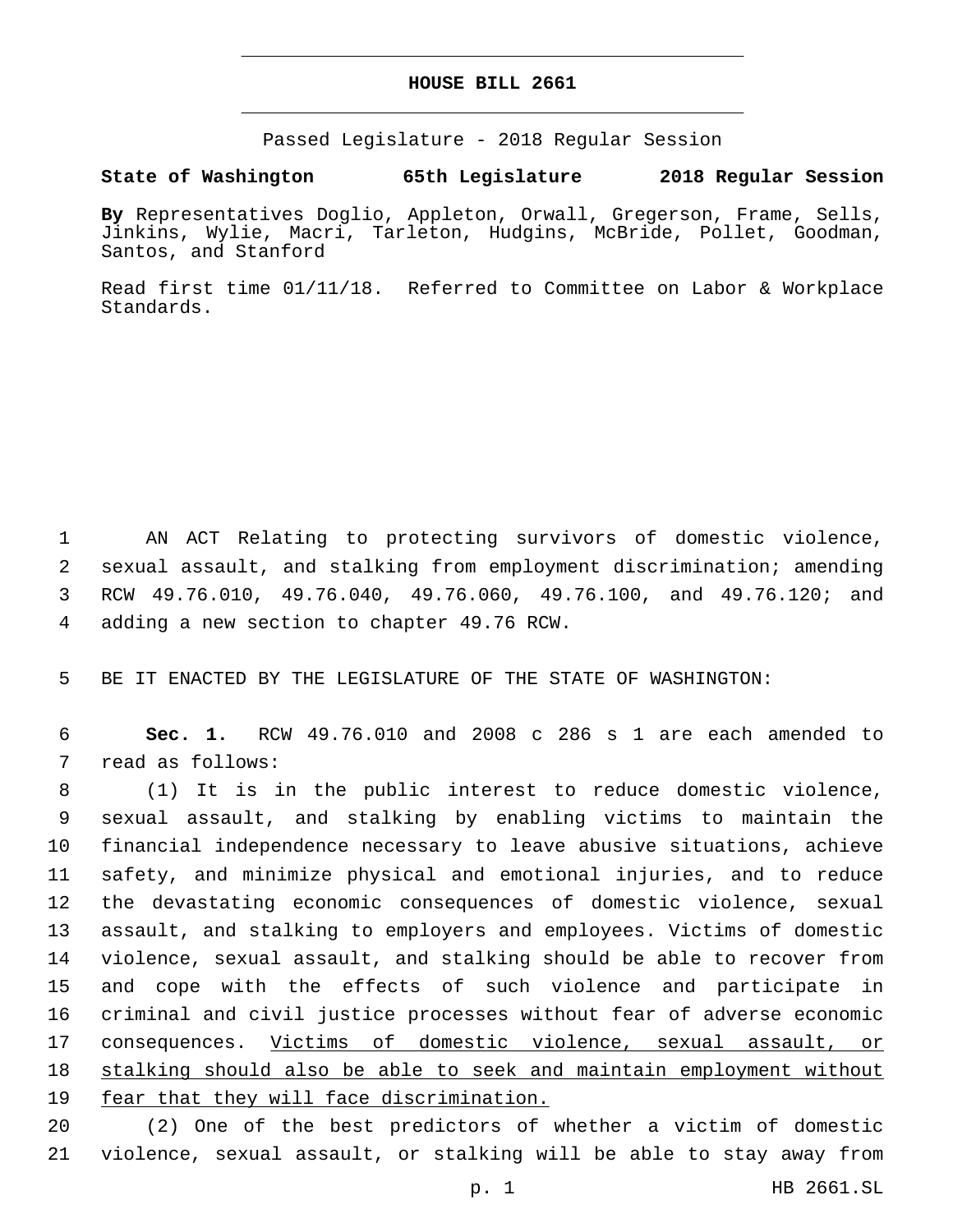an abuser is his or her degree of economic independence. However, domestic violence, sexual assault, and stalking often negatively impact victims' ability to maintain employment.3

 (3) An employee who is a victim of domestic violence, sexual assault, or stalking, or an employee whose family member is a victim, must often take leave from work due to injuries, court proceedings, 7 or safety concerns requiring legal protection.

 (4) Thus, it is in the public interest to provide reasonable leave from employment for employees who are victims of domestic violence, sexual assault, or stalking, or for employees whose family members are victims, to participate in legal proceedings, receive medical treatment, or obtain other necessary services.

 (5) It is also in the public interest to ensure that victims of domestic violence, sexual assault, or stalking are able to seek and maintain employment without fear of discrimination and to have 16 reasonable safety accommodations in the workplace.

 NEW SECTION. **Sec. 2.** A new section is added to chapter 49.76 18 RCW to read as follows:

19 An employer may not:

 (1) Refuse to hire an otherwise qualified individual because the individual is an actual or perceived victim of domestic violence, 22 sexual assault, or stalking;

 (2) Discharge, threaten to discharge, demote, suspend or in any manner discriminate or retaliate against an individual with regard to promotion, compensation, or other terms, conditions, or privileges of employment because the individual is an actual or perceived victim of 27 domestic violence, sexual assault, or stalking;

 (3) Refuse to make a reasonable safety accommodation requested by an individual who is a victim of domestic violence, sexual assault, or stalking, unless the employer can demonstrate that the accommodation would impose an undue hardship on the operation of the business of the employer. For the purposes of this section, an "undue hardship" means an action requiring significant difficulty or expense. A reasonable safety accommodation may include, but is not limited to, a transfer, reassignment, modified schedule, changed work telephone number, changed work email address, changed workstation, installed lock, implemented safety procedure, or any other adjustment to a job structure, workplace facility, or work requirement in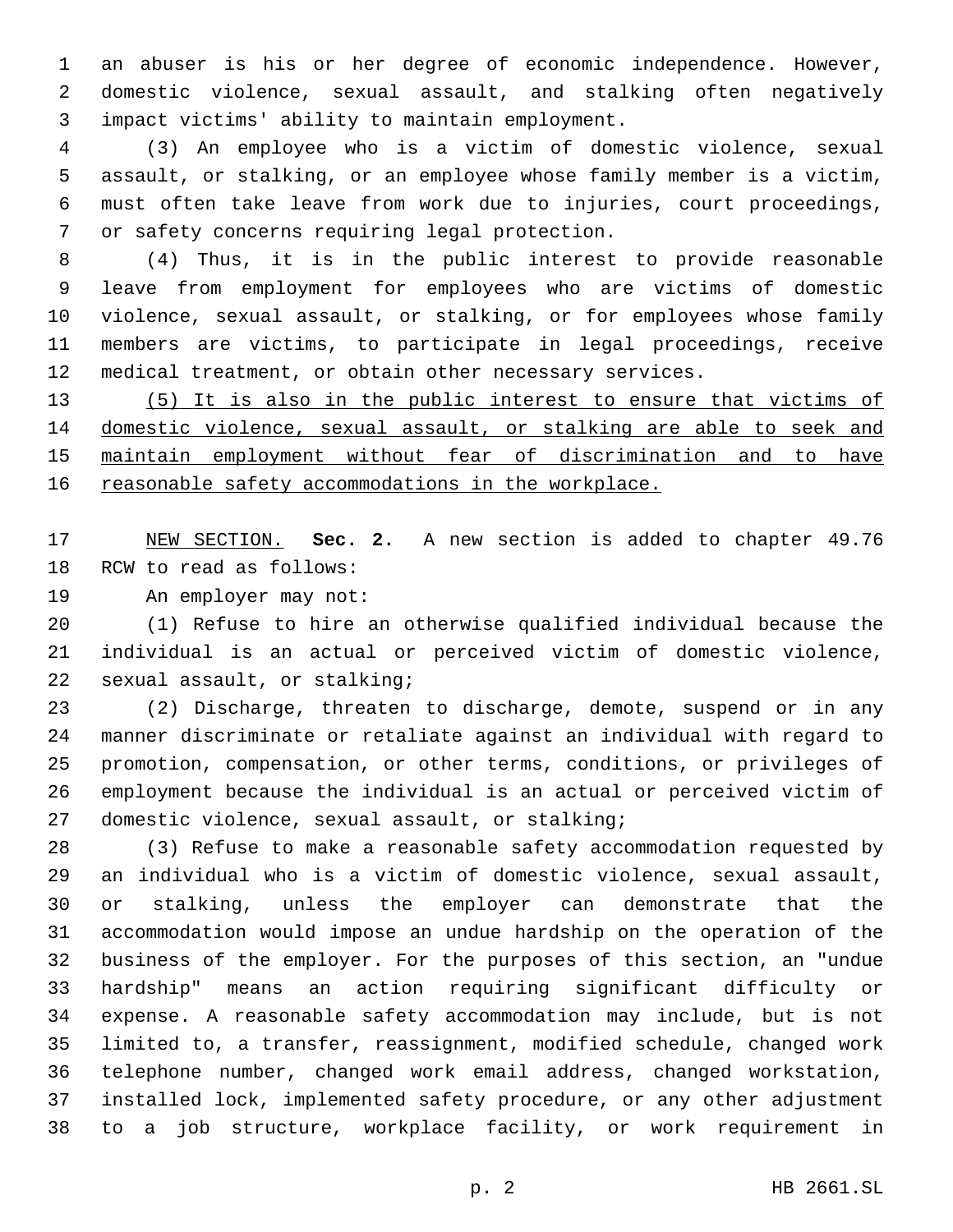response to actual or threatened domestic violence, sexual assault, 2 or stalking.

 **Sec. 3.** RCW 49.76.040 and 2008 c 286 s 4 are each amended to 4 read as follows:

 (1) As a condition of taking leave for any purpose described in RCW 49.76.030, an employee shall give an employer advance notice of the employee's intention to take leave. The timing of the notice shall be consistent with the employer's stated policy for requesting such leave, if the employer has such a policy. When advance notice cannot be given because of an emergency or unforeseen circumstances due to domestic violence, sexual assault, or stalking, the employee or his or her designee must give notice to the employer no later than the end of the first day that the employee takes such leave.

14 (2) When an employee requests leave under RCW 49.76.030 or requests a reasonable safety accommodation under section 2 of this 16 act the employer may require that the request be supported by 17 verification that:

 (a) The employee or employee's family member is a victim of domestic violence, sexual assault, or stalking; and

 (b) The leave taken was for one of the purposes described in RCW 49.76.030 or that the safety accommodation requested under section 2 22 of this act is for the purpose of protecting the employee from 23 domestic violence, sexual assault, or stalking.

 (3) If an employer requires verification, verification must be provided in a timely manner. In the event that advance notice of the leave cannot be given because of an emergency or unforeseen circumstances due to domestic violence, sexual assault, or stalking, and the employer requires verification, verification must be provided to the employer within a reasonable time period during or after the 30 leave.

 (4) An employee may satisfy the verification requirement of this section by providing the employer with one or more of the following:

 (a) A police report indicating that the employee or employee's family member was a victim of domestic violence, sexual assault, or 35 stalking;

 (b) A court order protecting or separating the employee or employee's family member from the perpetrator of the act of domestic violence, sexual assault, or stalking, or other evidence from the court or the prosecuting attorney that the employee or employee's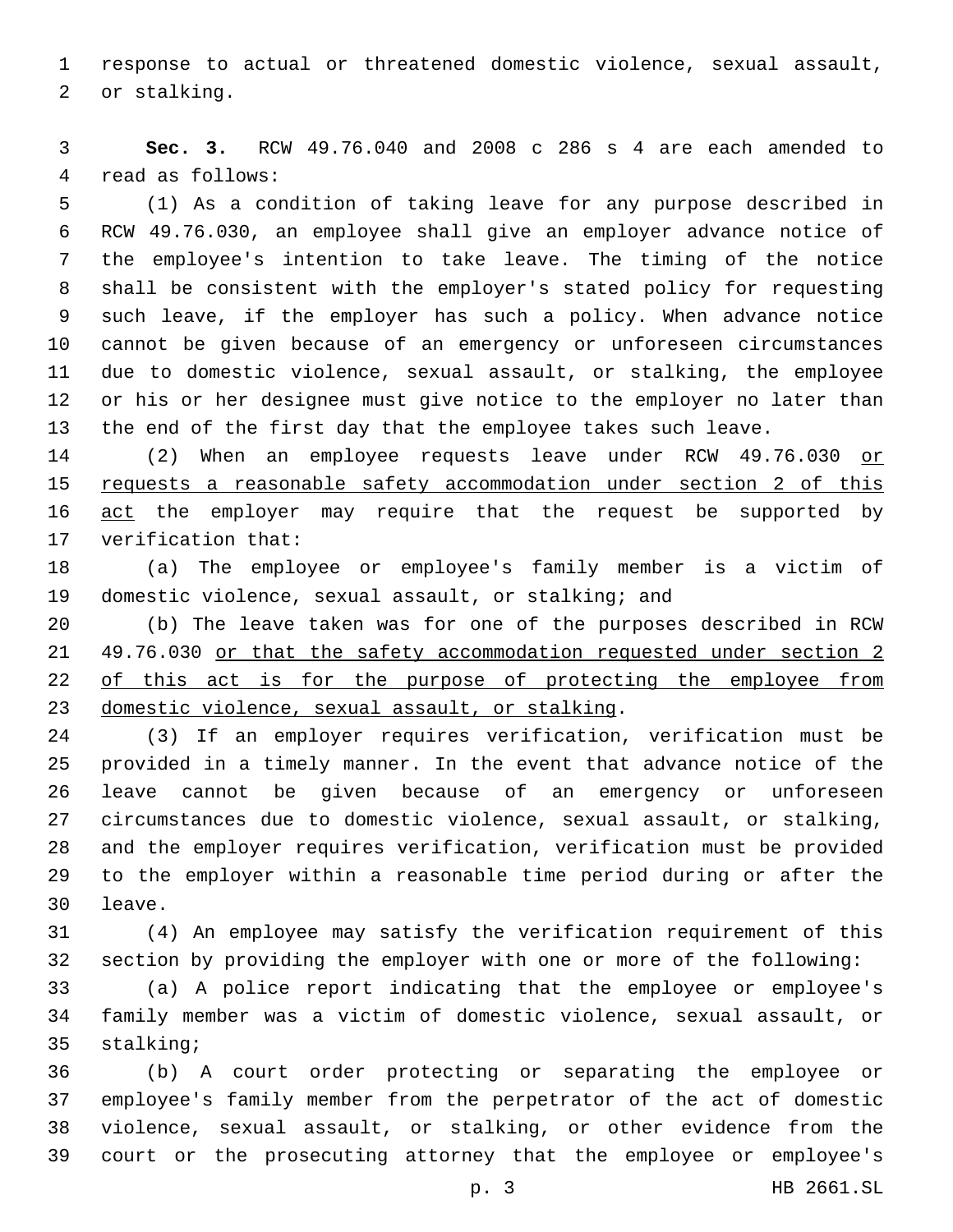family member appeared, or is scheduled to appear, in court in connection with an incident of domestic violence, sexual assault, or 3 stalking;

 (c) Documentation that the employee or the employee's family member is a victim of domestic violence, sexual assault, or stalking, from any of the following persons from whom the employee or employee's family member sought assistance in addressing the domestic violence, sexual assault, or stalking: An advocate for victims of 9 domestic violence, sexual assault, or stalking; an attorney; a member of the clergy; or a medical or other professional. The provision of documentation under this section does not waive or diminish the confidential or privileged nature of communications between a victim of domestic violence, sexual assault, or stalking with one or more of the individuals named in this subsection (4)(c) pursuant to RCW 5.60.060, 70.123.075, 70.123.076, or 70.125.065; or

 (d) An employee's written statement that the employee or the employee's family member is a victim of domestic violence, sexual assault, or stalking and that the leave taken was for one of the purposes described in RCW 49.76.030 or the safety accommodation requested pursuant to section 2 of this act is to protect the employee from domestic violence, sexual assault, or stalking.

 (5) If the victim of domestic violence, sexual assault, or stalking is the employee's family member, verification of the familial relationship between the employee and the victim may include, but is not limited to, a statement from the employee, a birth certificate, a court document, or other similar documentation.

 (6) An employee who is absent from work pursuant to RCW 49.76.030 may elect to use the employee's sick leave and other paid time off, 29 compensatory time, or unpaid leave time.

 (7) An employee is required to provide only the information enumerated in subsection (2) of this section to establish that the 32 employee's leave is protected under this chapter or to establish that the employee's request for a safety accommodation is protected under 34 this chapter. An employee is not required to produce or discuss any information with the employer that is beyond the scope of subsection (2) of this section, or that would compromise the employee's safety or the safety of the employee's family member in any way, and an employer is prohibited from requiring any such disclosure.

 (8)(a) Except as provided in (b) of this subsection, an employer shall maintain the confidentiality of all information provided by the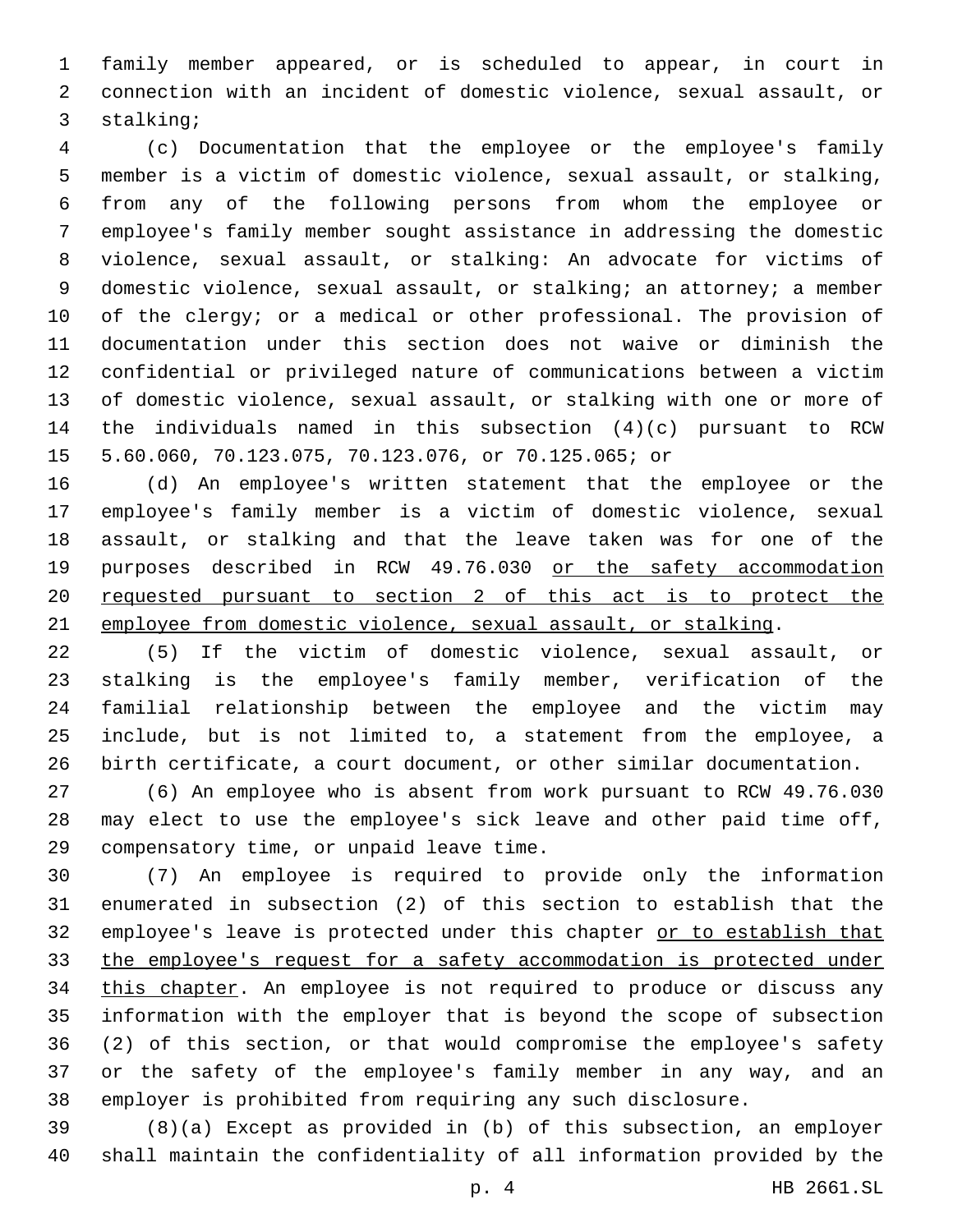employee under this section, including the fact that the employee or employee's family member is a victim of domestic violence, sexual assault, or stalking, that the employee has requested or obtained leave under this chapter, and any written or oral statement, documentation, record, or corroborating evidence provided by the 6 employee.

7 (b) Information given by an employee may be disclosed by an 8 employer only if:

(i) Requested or consented to by the employee;9

10 (ii) Ordered by a court or administrative agency; or

11 (iii) Otherwise required by applicable federal or state law.

12 **Sec. 4.** RCW 49.76.060 and 2008 c 286 s 6 are each amended to 13 read as follows:

14 (1) The rights provided in this chapter ((286, Laws of 2008)) are 15 in addition to any other rights provided by state and federal law.

16 (2) Nothing in this chapter shall be construed to discourage 17 employers from adopting policies that provide greater leave rights or 18 greater safety accommodations to employees who are victims of 19 domestic violence, sexual assault, or stalking than those required by 20 this chapter ((286, Laws of 2008)).

21 (3) Nothing in this chapter ((286, Laws of 2008)) shall be 22 construed to diminish an employer's obligation to comply with any 23 collective bargaining agreement, or any employment benefit program or 24 plan, that provides greater leave rights or greater safety 25 accommodations to employees than the rights provided by this chapter 26 ((286, Laws of 2008)).

27 **Sec. 5.** RCW 49.76.100 and 2008 c 286 s 12 are each amended to read as follows:28

29 (1) Any employee or applicant for employment deeming herself or himself injured by any act in violation of this chapter shall have a civil action in a court of competent jurisdiction to enjoin further violations, or to recover the actual damages sustained by the person, or both, together with the cost of suit including reasonable 34 attorneys' fees.

35 (2) The remedy provided by this section is in addition to any 36 common law remedy or other remedy that may be available to an 37 employee.